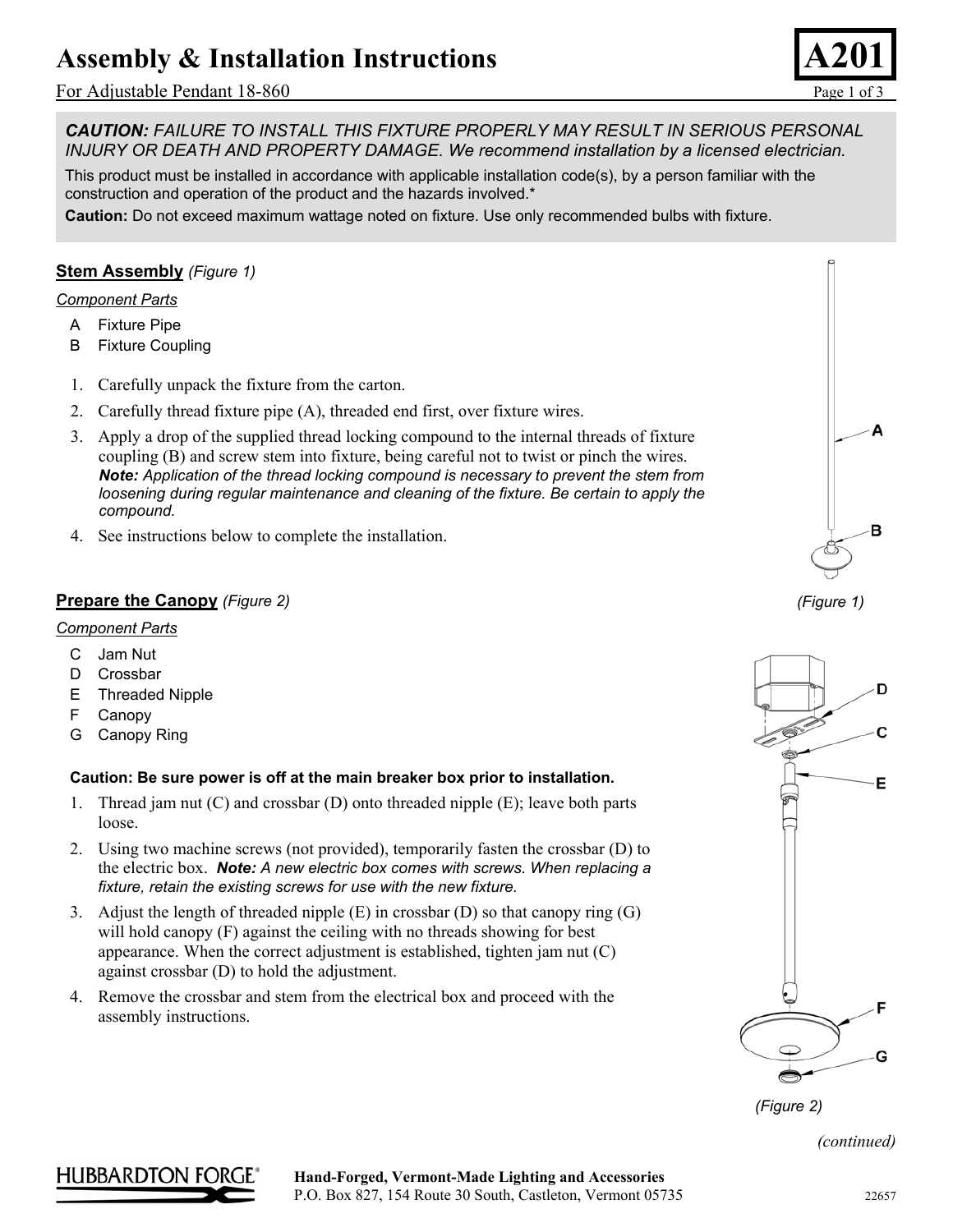## **Assembly & Installation Instructions**

For Adjustable Pendant 18-860Page 2 of 3

## **Complete Assembly & Install Fixture** *(Figures 3 & 4)*

### *Component Parts*

- A Fixture Pipe
- F Canopy
- G Canopy Ring
- H Canopy Pipe
- I Plastic Sleeve
- J Clutch
- K Set Screw
- L Socket
- M Ground Screw

## **Caution: Be sure power is off at the main breaker box prior to installation.**

- 1. Place canopy (F) over canopy pipe (H), followed by canopy ring (G). Make sure smaller diameter side of canopy ring is oriented up toward the canopy.
- 2. Thread wires from the fixture pipe (A) through the canopy pipe (H).
- 3. Unscrew the clutch (J) from the canopy pipe (H); slide it across the wires and onto the fixture pipe (A). Follow this with the plastic clutch sleeve (I), oriented so the tapered end of the clutch sleeve nests in the clutch. *(Figure 3).*
- 4. Slide the canopy pipe (H) as far as necessary to give you the total length of the fixture which you desire. Be careful not to scratch the pipe surfaces and to pull excess wire up through the canopy pipe  $(H)$ . There must be a minimum 1-1/2" of inner pipe inside the outer pipe. Hand-tighten the clutch to temporarily hold this adjustment. The clutch is not securely fastened at this point; do not depend on it to hold the fixture.

**Important:** To ensure full connection strength, be sure the tapered end of the plastic clutch sleeve is oriented toward the clutch when assembled and securely tighten set screw *(Figure 3).*

- 5. Carefully slide canopy ring (G) and canopy (F) down over fixture pipe (A) until they rest on the fixture.
- 6. Using two machine screws (not provided), fasten the crossbar to the electric box. *Note: A new electric box comes with screws. When replacing a fixture, retain the existing screws for use with the new fixture.*
- 7. Using suitable wire connectors (not provided), connect fixture wires to supply wires (white to white supply, black to black supply, and bare copper to bare copper or green supply). Connect all ground wires to green ground screw (M). Push wires back into outlet box. **Caution:** Make sure wire connectors are twisted on securely, and no bare wire is exposed.
- 8. Slide fixture canopy (F) against ceiling, and secure with canopy ring (G).
- 9. Once the fixture is fastened to the ceiling, tighten the set screw (K) firmly with hex wrench provided. Only after the set screw (K) is tight should you install the glass.
- 10. Refer to instructions below to install glass and light bulb.

LARGER DIAMETER PIPE O **TAPERED END** OF PLASTIC SLEEVE





*(Figure 4)* 

*(continued)*